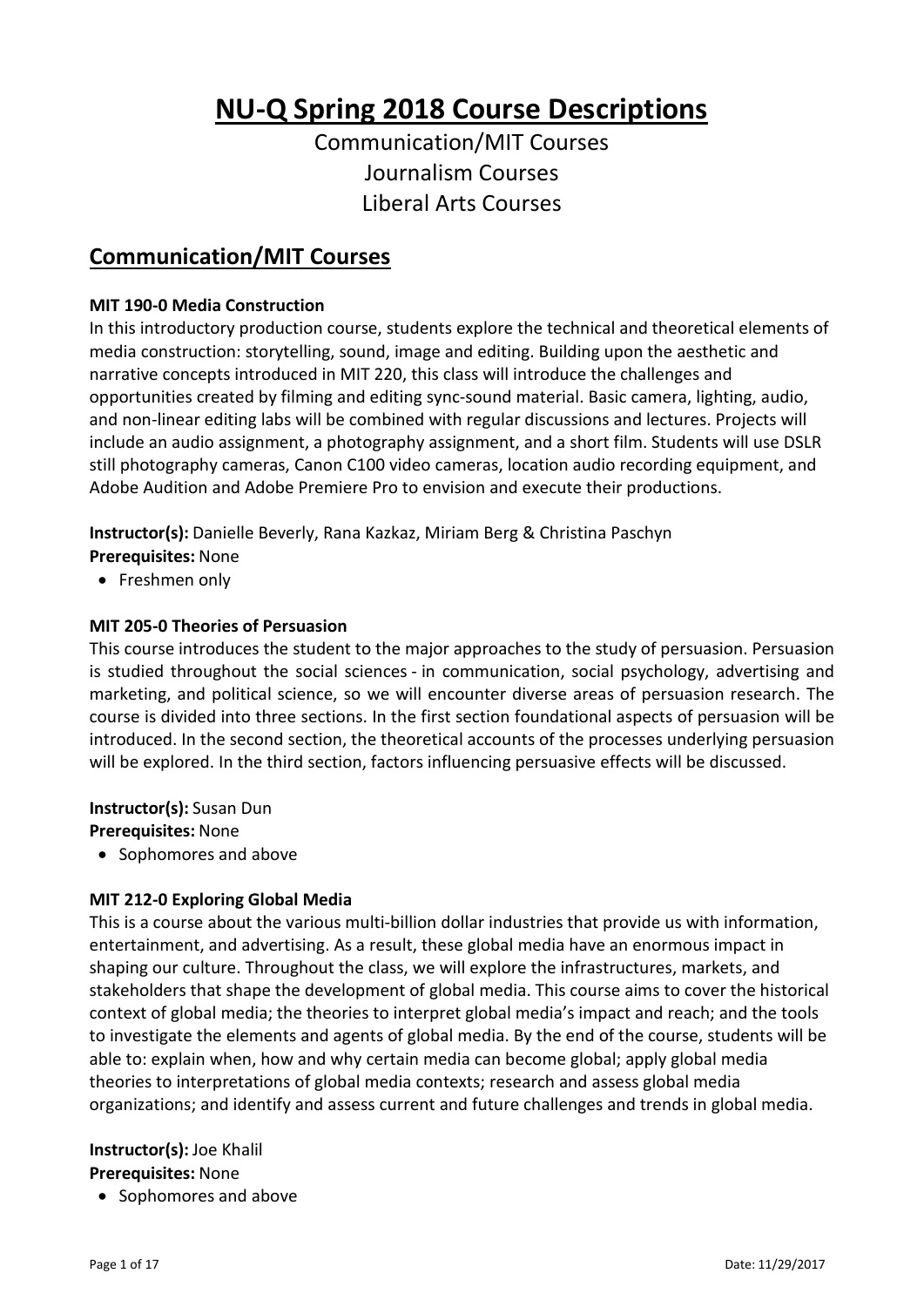- Open for cross-registration
- Satisfies Media and Politics Minor

## **MIT 243-0 Acting I: Principles of Characterization**

This course will focus on the fundamental principles of performance for the stage through textbased study of classical plays. Using exercises in character improvisation, students will learn how to explore and utilize the primary acting tools of observation and imagination, including models, metaphors, imagery, and personal experience, as avenues to create character. They will also learn how to develop and dramatize the principal elements of dramatic scene structure such as playing intentions, creating meaningful actions, building relationships, developing shared circumstances, and activating emotional preparation. In addition, coursework will focus on exploring the actor's creative process of transforming character research and analysis into live stage presentation and production.

## **Instructor(s):** Ann Woodworth

**Prerequisites:** MIT 143-0

• Sophomores and above

## **MIT 260-0 Foundations of Screenwriting**

This course is designed to supply students with tools to expand and enrich their appreciation of all aspects of filmmaking, especially screenwriting. Students will prepare for entry into the professional world by learning how outside forces can influence the screenwriter's decisions. Through the practice of screenwriting, students will: (1) learn how to represent in words not only story, but also sound design, editing, visual design, and other elements of media making; (2) discover how core concepts of character, structure, plot, theme, and tone interact within existing and emerging media forms, and (3) explore a variety of films, topics, and exercises that will provide inspiration for a piece of original work of personal significance. By the end of the course, students will be able to: (1) write in professional screenplay style and format; (2) generate compelling scenes, characters, and stories, and distinguish between derivative, obvious choices and honest, original alternatives that affect and move an audience; (3) think like a screenwriter, applying the language of constructive screenplay development and criticism to their own work as well as to the work of others.

## **Instructor(s):** Susan Pak, Marco Williams & Dana Atrach

**Prerequisites:** None

• Sophomores and above, MIT majors only

## **MIT 322-0 Radio/Television/Film Genre: History of Animation**

This course surveys the history of animation from its beginnings in the 1900s to its pervasive presence in contemporary visual culture. It will cover influential cultural institutions of the silent era, such as magic, vaudeville, and modern painting, to see how animators adapted these for their new art. American animation will receive a close look, starting with an examination of the industrial practices and themes of the Hollywood studios, then moving on to independent American animators and limited animation. We will also examine the studio systems of other countries, especially Canada, Japan, and Eastern Europe, looking particularly at the role the state plays in animation production. We will explore animation from Africa, the Middle East, and South Asia, including the relationship between animation and folklore. Finally, we will examine recent developments in animation, from animated documentaries to the latest trends in computer animation. By the end of the course, students will be able to describe the major historical trends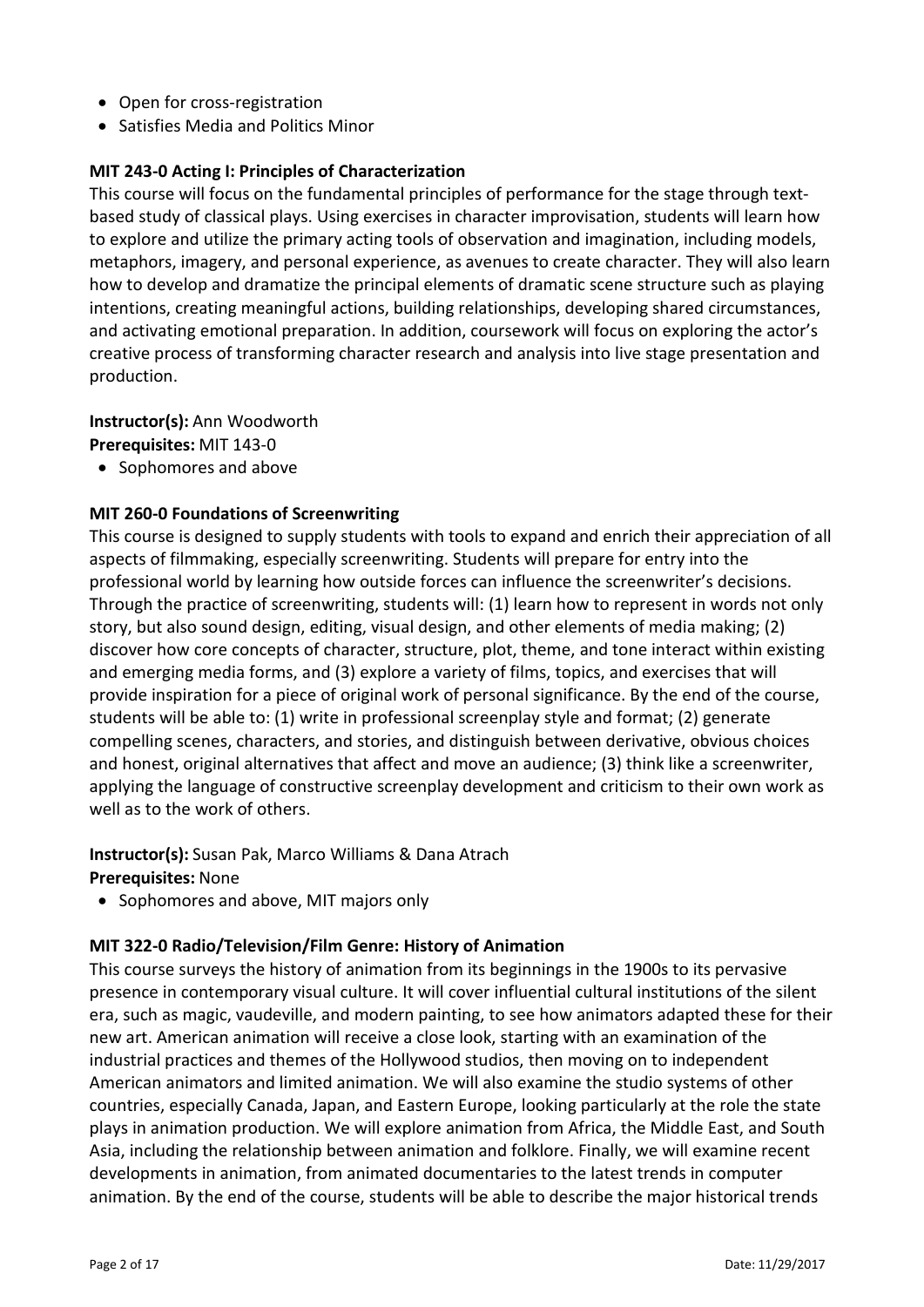in animation practice; identify and describe different styles and materials used in animation; name stylistic elements of any given animation according to a standard glossary of terms and link these elements to their mode of production; describe persistent themes in the history of animation and offer examples from specific films; and connect important films in the history of animation to their industrial, cultural, or social context. Students will be evaluated on their participation, quizzes, short papers or a longer essay, and a group presentation.

## **Instructor(s):** Scott Curtis

**Prerequisites:** MIT 220-0

- Sophomores and above
- Open for cross-registration

## **MIT 322-0 Radio/Television/Film Genre: Global Music Video**

This course looks at music video as a global phenomenon that developed on film, matured on television, and then adapted to the Internet. Students will become familiar with the history, aesthetics, and politics of this hybrid media form, and will analyze the place of the music video in today's global entertainment industry. In so doing, they will grapple with questions of cultural (non)specificity; gender, sexuality & censorship; and circulation/virality. They will practice writing about music video as both cultural critics—via blog posts and reviews—and as scholars—via academic essays and a research paper. By the end of the course, students will be able to 1) identify the dominant visual, sonic, and cinematic codes through which music videos communicate to viewers; 2) explain music video's embeddedness in both media history and our contemporary mediascape; and 3) unpack the politics of music videos' "messages" to their viewing public(s).

**Instructor(s):** Pamela Grenelle Krayenbuhl

**Prerequisites:** MIT 220-0

- Sophomores and above
- Open for cross-registration
- Satisfies Media and Politics Minor

#### **MIT 330-2 Creative Collaboration II**

In Creative Collaboration II, students continue working in a collaborative process by developing and producing the original script (created during fall semester) into a staged production. Students will be involved in multiple artistic positions, and will perform either onstage or offstage in the final production for the public. (The rehearsal process will require additional evening and/or weekend meeting time outside of class during the final 3 weeks.) Although there is no prerequisite for this course, it is highly advisable that students have previously taken one of the performance courses, THEATRE143 Basic Acting or MIT 243-0 Acting I: Principles of Characterization, as well as Creative Collaboration I. All students must submit a one-page (maximum) statement prior to registration addressing the questions below. Please submit this via email directly to Professor Woodworth (a-woodworth@northwestern.edu) by November 22, 2017. Please respond to the following questions: 1. Why are you interested in this course?2. In what areas are you most interested in participating, i.e. actor, singer, choreographer, producer, musician, film creator/director (or others)?3. What skills and/or talents do you have that you would like to explore as a creative resource for this project?4. Do you have any other major commitment/s during spring semester that would interfere with rehearsals scheduled outside of class during the last 3 weeks?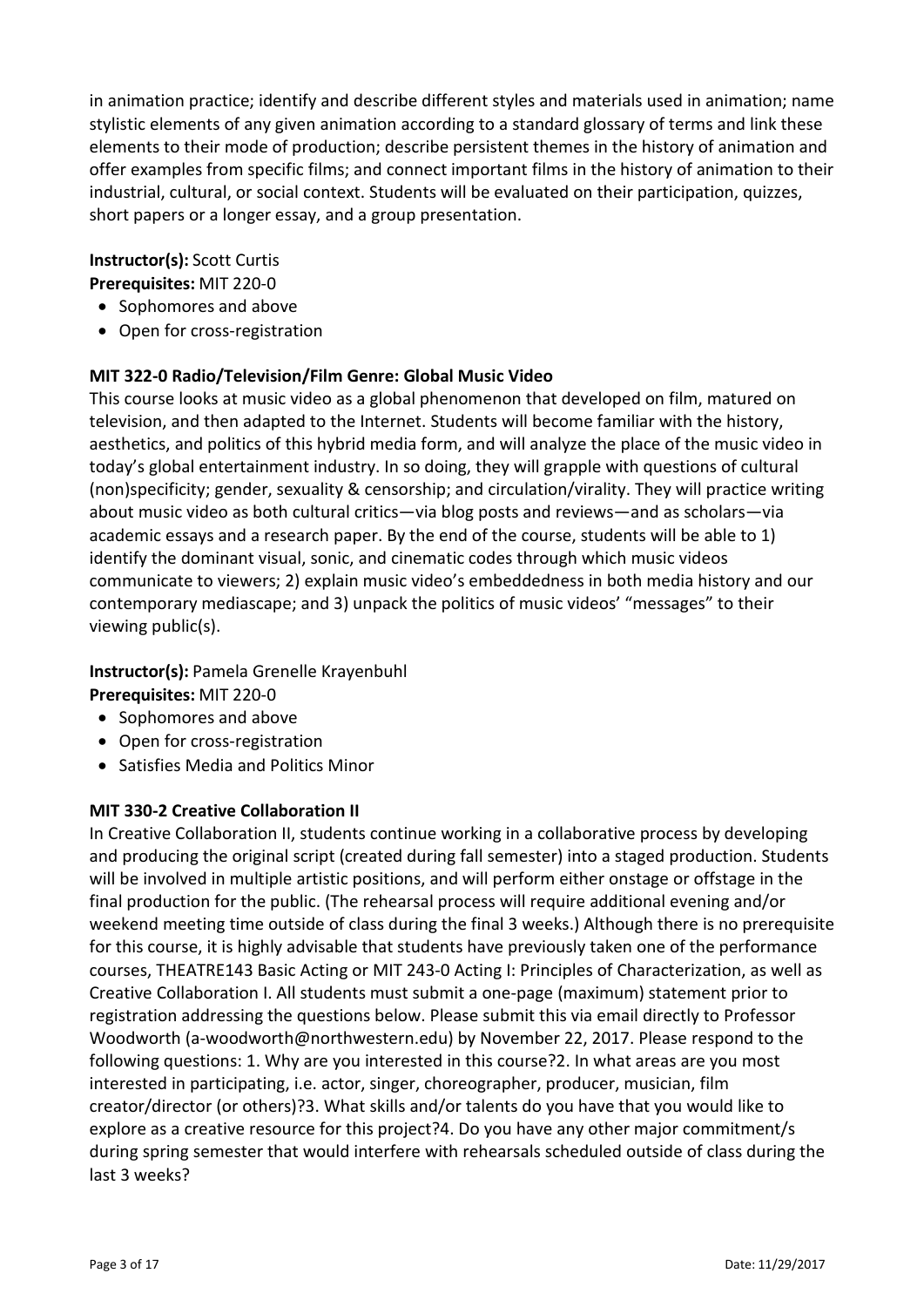## **Instructor(s):** Ann Woodworth **Prerequisites:** None

- Sophomores and above
- Consent of instructor required

## **MIT 349-0 Internship**

This course provides academic structure and guidance for professional internships being completed by students in the Communication Program. The course covers organizational communication and behavior topics, including: organizational cultures; working in teams; managing generational differences; effective workplace strategies; leadership and mentoring; work-life balance; ethics and soft skills; feedback and motivation; technology in the workplace; networking; and starting life as young professional. In this seminar-style class, we discuss the readings and their relationship to events in the job sites; students share their progress reports, questions, and concerns about the work they are completing in various media-related jobs. Students are encouraged to explore the links and gaps between what they have learned in the classroom and what they are learning in the workplace, thereby developing their professional skills while deepening their academic experiences. Students are evaluated on a written final project and presentation and by their work site supervisor, as well as their weekly written responses to the readings, which should show a clear understanding of the readings as well as thoughtful application to the work site.

## **Instructor(s):** Susan Dun

**Prerequisites:** None

- Juniors and above, MIT majors only
- Consent of instructor is required
- Students may register for 1-4 units with the instructor's permission

## **MIT 360-0 Topics in Media Writing: Pixar Storytelling**

Pixar has a distinct cinematic voice, loved by audiences, critics, and filmmakers alike. Not only are Pixar's films known for their rich fictional worlds, glorious visuals, and original plots, but for their ability to move audiences. This course will focus on Pixar's effective storytelling techniques (core ideas, moving conflict, emotionally satisfying endings, character development, theme, etc.) and how they are used to create memorable films. Students will craft finished works including but not limited to character studies, dialogues, scenes, analyses, and a completed feature film screenplay. This course is for writers interested in writing for animation or for anyone who is interested in learning more about the world of storytelling.

## **Instructor(s):** Dana Atrach

**Prerequisites:** MIT 260-0

• Sophomores and above, MIT majors only

## **MIT 360-0 Topics in Media Writing: The Spec Script**

The course goal is to provide students with the basic tools for writing an episode of an existing television show, including writing a longline which summarizes the premise of the story, as well as a beat sheet outlining the turning points in their script. Students will also develop skills in pitching, writing, and selling their work. By the end of the course, students will be able to: 1) complete a spec script of an existing half-hour comedy or an hour-long drama, 2) develop their skills in matching the structure, tone and voice of an existing program, while still maintaining their own creative point of view, 3) actively participate in a collaborative "writers' room" environment.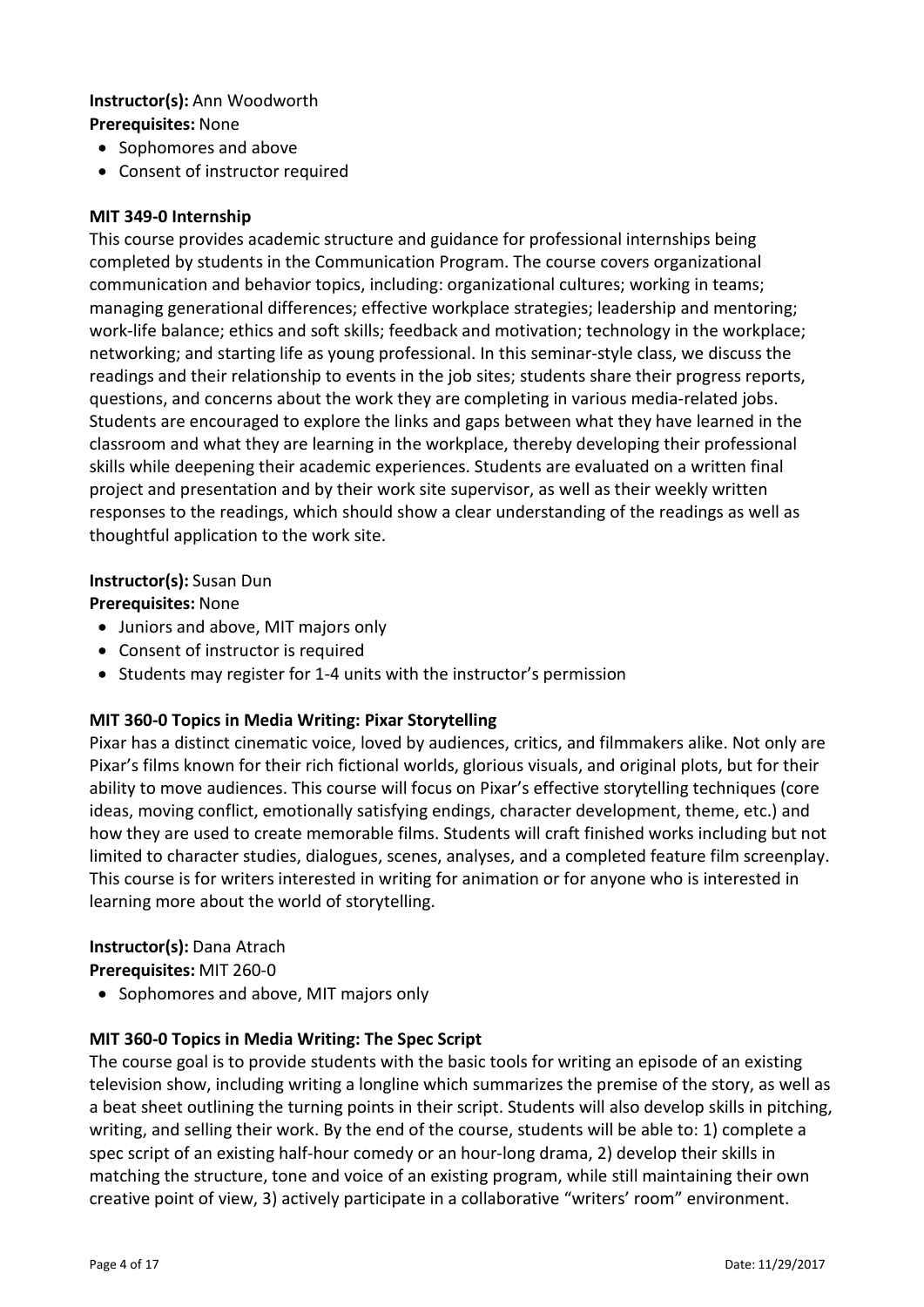## **Instructor(s):** Sue Pak **Prerequisites:** MIT 260-0

• Sophomores and above, MIT majors only

## **MIT 379-0 Topics in F/V/A Production: Media Performance Technologies**

This course will be a three-part studio class taught by three professors from Northwestern's Evanston campus (Eric Patrick, Stephan Moore, Chaz Evans). The course explores the creation and performance of image, sound, and interaction through various contemporary technologies and techniques. Students will be introduced to several software and hardware platforms, and will focus on understanding the relationship between screens, the spaces around screens, the sonic environment and human performance. The three modules are 1) Video Mixing and Projection Mapping for creating live video mixes that can be performed in diverse settings, 2) Interactive Sound for Live Events for the live creation and performance of electronic sound and music, and 3) Media Enabled Performance for projects that cross between digital and corporeal space through live interaction. The class will culminate in a final exhibition/performance of the work created throughout the semester.

**Instructor(s):** Eric Adrian Patrick, Chaz Evans & Stephan Moore **Prerequisites:** MIT 190-0

• Sophomores and above, MIT majors only

## **MIT 390-0 Directing: Directing the Camera**

Directing the Camera is a workshop-based course designed to explore the expressive potential of the camera in dramatic filmmaking. The goal is to explore the relationship between the actor, the setting, and the frame in order to create a clear, powerful experience for viewers. Through the filming/taping of assigned scenes, and the screening of film and television clips, the course explores directorial choices, including: staging actors for the camera, visual grammar, framing and movement, coverage, mise-en-scene, editing, and genres.

## **Instructor(s):** Marco Williams

**Prerequisites:** MIT 190-0

• Sophomores and above, MIT majors only

## **MIT 398-0 Undergraduate Seminar: Contemporary Adaptation & Intermedia**

Many of the most memorable and successful media texts of all time have been adaptations of preexisting source material; in the last few decades, film and television's adaptive relationships have become increasingly complex. This course examines the theory, aesthetics, and politics of adaptation, as well as the stakes of cinematic and televisual involvement in more complicated relationships of intermediality among multiple arts and media formats. In the context of increasing multimedia saturation and advanced capitalism, media makers have adapted plays and operas, (graphic) novels, musicals, paintings, comic books, video games, and more to screens big and small, and the results have spawned additional media texts. Spiderman (2002), for example, was adapted from 1960s comics, '70s-'90s television cartoons, and '80s-'90s video games, and was then followed by several sequels, a film reboot, more video games, and a Broadway musical spinoff. In this course, students will examine a variety of such intermedial relationships and consider the complexities of translation across media forms, including questions of "fidelity" and the "original," as well as the politics of re-authorship in historical contexts and media environments often far removed from their original sources. Students will also pay close attention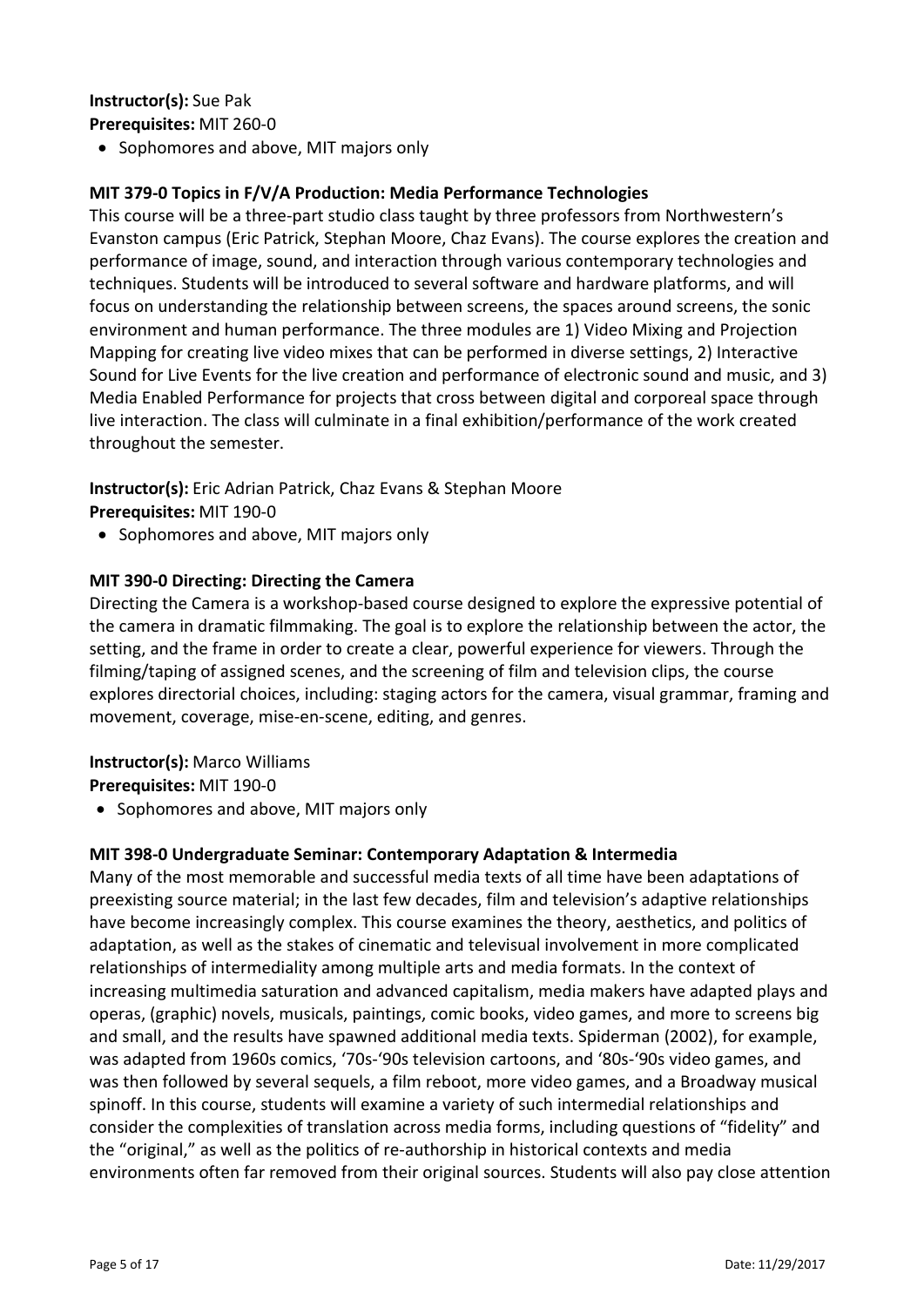to the intricacies of representation, particularly issues of difference in race, gender, sexuality, class, and nation.

**Instructor(s)**: Pamela Grenelle Krayenbuhl **Prerequisites**: MIT 220-0

- Sophomores and above
- Open for cross-registration

## **MIT 398-0 Undergraduate Seminar: Communication and Sport**

Communication and sport introduces students to the study of communication in sport contexts, including interpersonal, organizational and media. Topics covered include identity (racial, gender, etc.), fan cultures, sports media, politics and nationalism, player-coach relationships, parent-child interactions in the context of sport, communication in teams, crisis communication and new media in sport.

**Instructor(s):** Susan Dun

## **Prerequisites:** None

- Sophomores and above
- Open for cross-registration
- Satisfies Media and Politics Minor

## **Journalism Courses**

#### **INTERDIS 201-0 Media and Society**

Media and Society explores the interactions among media, culture and society. Students work to develop critical perspectives on mass media as they consider the relationships between media institutions, content, culture, audiences and communities. The impact of globalization and the role of technological change are important variables. Students also consider the historical background of several media industries, including newspapers, film, radio, the internet, television and music. The course examines content and media messages delivered as news, entertainment, persuasion, public relations and advertising. Global media systems are playing an increasingly large role and are vital area of study within the class, as is the notion of ethical communication. Media and society students should be able to identify structure and purpose of variety of media organizations and be able to describe their influence on individuals and social, political and geographic communities.

## **Instructor(s):** Mary Dedinsky & Banu Akdenizli **Prerequisites:** None

• Freshmen only

## **JOUR 101-0 Introduction to Journalism**

This course provides an overview of journalism fundamentals and will explore how news is defined, reported, written and produced for print, broadcast and online media platforms. Journalism 101 is designed to not only introduce students to journalism, but is tailored to help students begin to develop their own skills in producing content across a variety of platforms for news, sports, business and current affairs.

#### **Instructor(s):** Marci Brown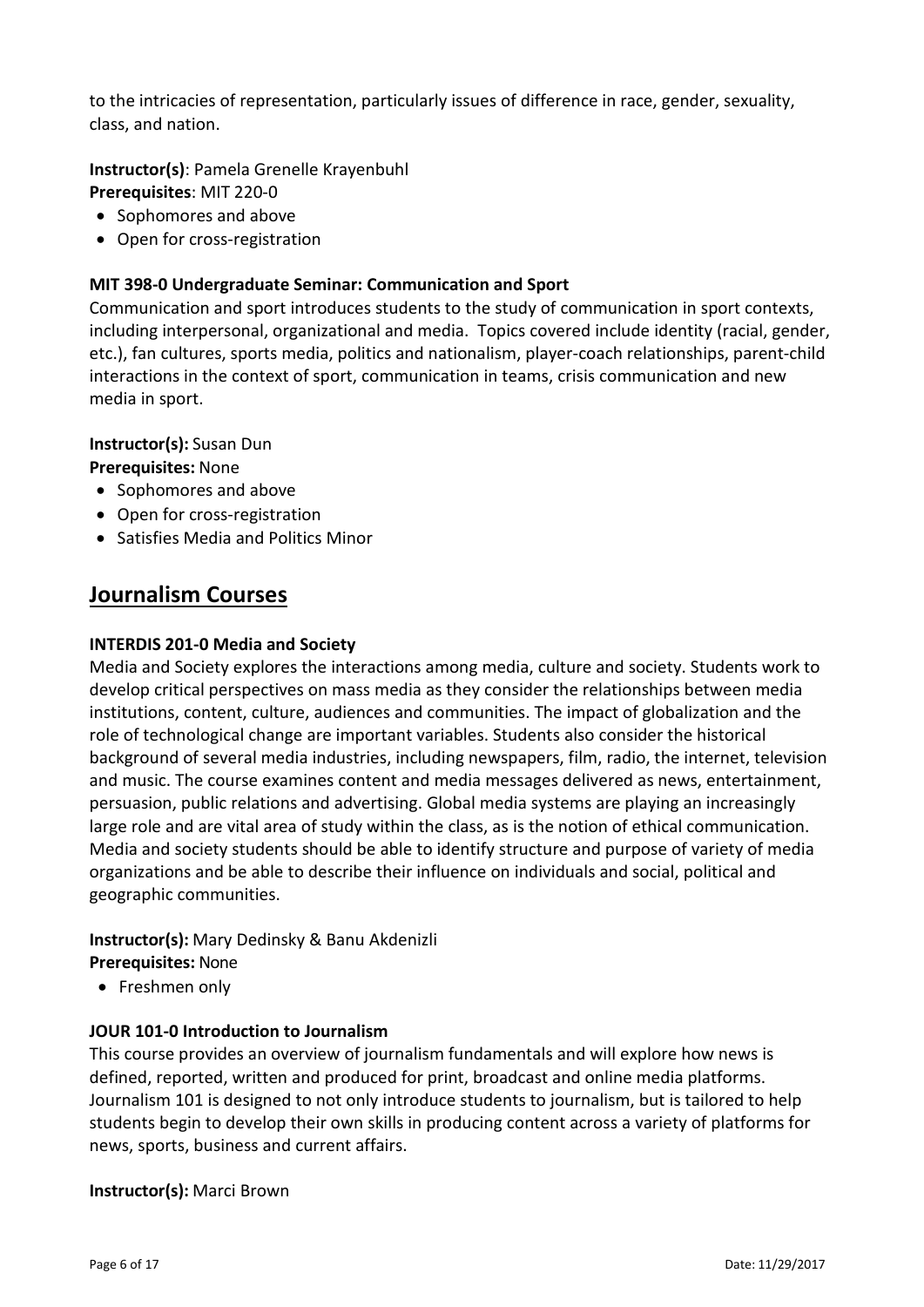## **Prerequisites:** None

- ABP students only
- Open for cross-registration

## **JOUR 301-1 News Gathering and Assessment (9 Weeks)**

Focuses on news gathering as the "science of verification," using multiple independent sources to find, confirm, check and report facts. You will scrutinize and evaluate publicly-available documents, information obtained via social media, quantitative data, historical records, legal records, peer-reviewed research as well as information gathered from interviews. You will gather and verify information to produce new pieces of reporting as well as adding facts and context to existing reporting as part of ethical aggregation and curation.

**Instructor(s):** Andrew Mills & Justin Martin **Prerequisites:** JOUR 201-0

- Sophomores only, JOUR majors only
- This course carries 0.66 NU-Q units

## **JOUR 303-0 Audience Insight (9 Weeks)**

This class provides an in-depth understanding of audience analytics, its significance in contemporary journalism, and the importance of understanding your viewers and their motivations for consuming media when it comes to content production. The course will further introduce students to audience research and what methods are most appropriate to identify your target audience. This course will also provide an historical overview of the public and both its relationship with news media, and media as a whole.

## **Instructor(s):** Miriam Berg

**Prerequisites:** JOUR 201-0

- Sophomores only, JOUR majors only
- This course carries 0.66 NU-Q units

## **JOUR 304-0 360 Video Journalism (5 Weeks)**

Video journalism in 360 degrees is here. This course will introduce you to the challenges and opportunities of this evolving platform for immersive journalism and give you the chance to experiment with a rapidly developing piece of technology when you complete your own immersive journalism project using 360-degree video. This course with equip you with the background and hands-on knowledge to get started leading your own 360 video journalism projects.

#### **Instructor(s):** Andrew Mills **Prerequisites:** None

- Sophomores only, JOUR majors only
- This course carries 0.34 NU-Q units

#### **JOUR 305-0 Podcasting (5 Weeks)**

This course will introduce you to audio storytelling that combines in-depth reporting with strong, character-driven narrative features. Such stories commonly appear on established podcasts like This American Life, Radiolab and Embedded and many others. The course will run as a small newsroom, complete with pitch meetings and workshops. After a quick introduction to audio equipment, you will create two broadcast-worthy audio features. You will produce your stories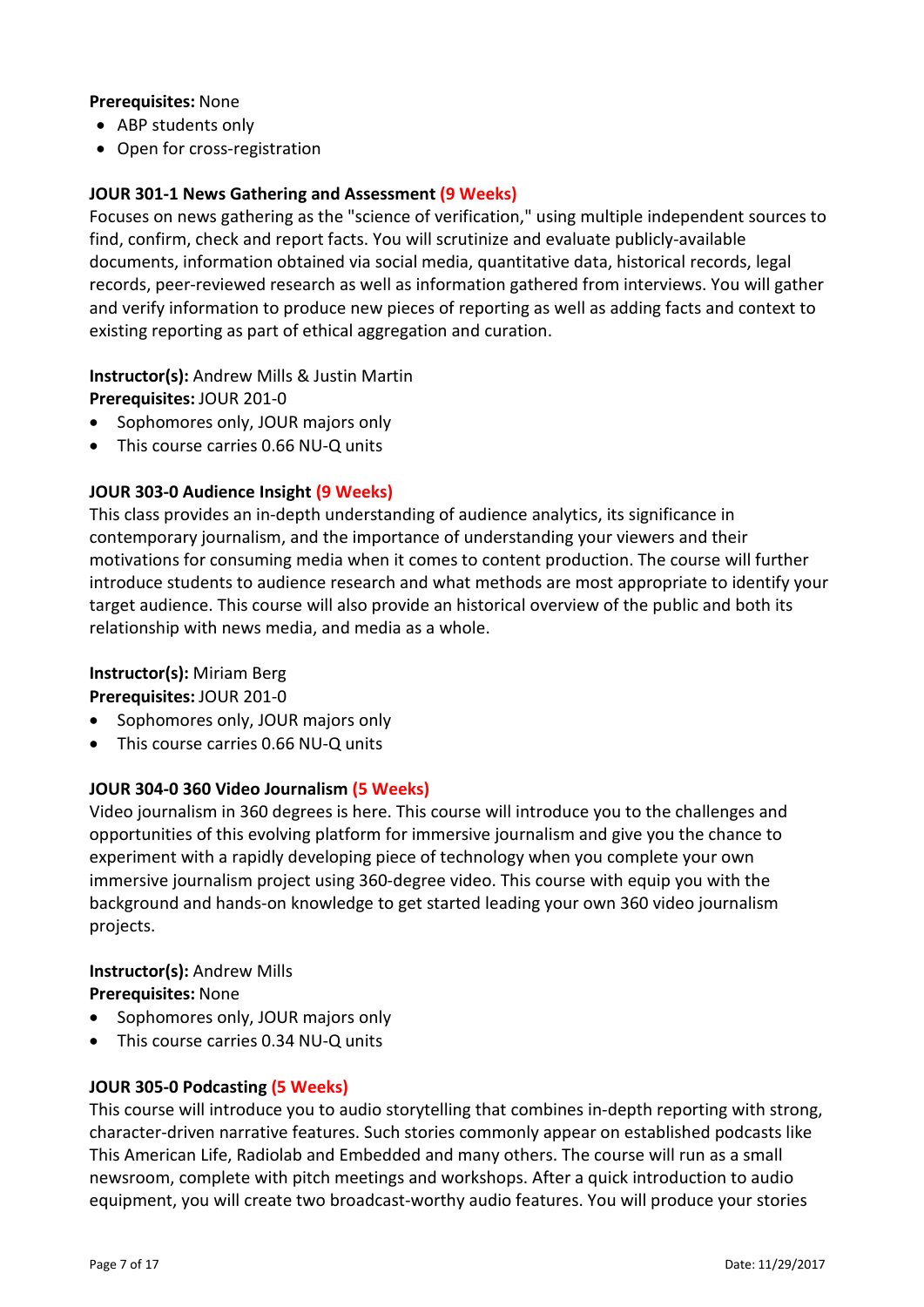through an editing workflow and will workshop each other's' stories. We'll cover how to best write for the ear, and you'll receive coaching to record narration in the studio. We will spend time every week listening to excellent audio stories to help you learn to identify what makes for good radio story subjects and sources.

## **Instructor(s):** Andrew Mills **Prerequisites:** None

- Sophomores only, JOUR majors only
- This course carries 0.34 NU-Q units

## **JOUR 306-0 Broadcast Production (5 Weeks)**

This course will be an introduction to broadcast production and will cover techniques of gathering, reporting, and producing video news with special emphasis on production and writing. This will be accomplished through lecture/discussion and exercises. Upon completion of this course students should be able to write/produce short newscast and will also be comfortable presenting and reporting for live broadcast.

## **Instructor(s):** Miriam Berg

**Prerequisites:** None

- Sophomores only, JOUR majors only
- This course carries 0.34 NU-Q units

## **JOUR 307-0 Basic Media Design (5 Weeks)**

Basic Media Design is an introductory course that develops a student's ability to analyze and create designs using basic design principles and theory applicable to all media design. The course is based on the application of the fundamental elements of art. Students are introduced to tools and techniques used in today's media industry to undertake a study of two-dimensional design that emphasizes visual communication principles. Topics include basic terminology and graphic design principles, introduction to the fundamentals of design, typography and color theory. Form, balance, structure, rhythm, and harmony are studied in black and white and in color. This course lays the foundation for more advanced design print and digital design courses.

## **Instructor(s):** Amy Sanders

**Prerequisites:** None

- Sophomores only, JOUR majors only
- This course carries 0.34 NU-Q units

#### **JOUR 308-0 Introduction to Graphics (5 Weeks)**

Students will be introduced to the foundational principles of two-dimensional visual representation of information. Each lesson will split the focus between discussing key components of design practice and introducing a format for representing information graphically. The class consists of a deep study of information graphics, including the use of charts, maps, diagrams and illustrations to tell stories. Students will learn to create effective graphical displays of evidence and information to prepare them for more advanced graphic design courses.

#### **Instructor(s):** Amy Sanders

**Prerequisites:** None

- Sophomores only, JOUR majors only
- This course carries 0.34 NU-Q units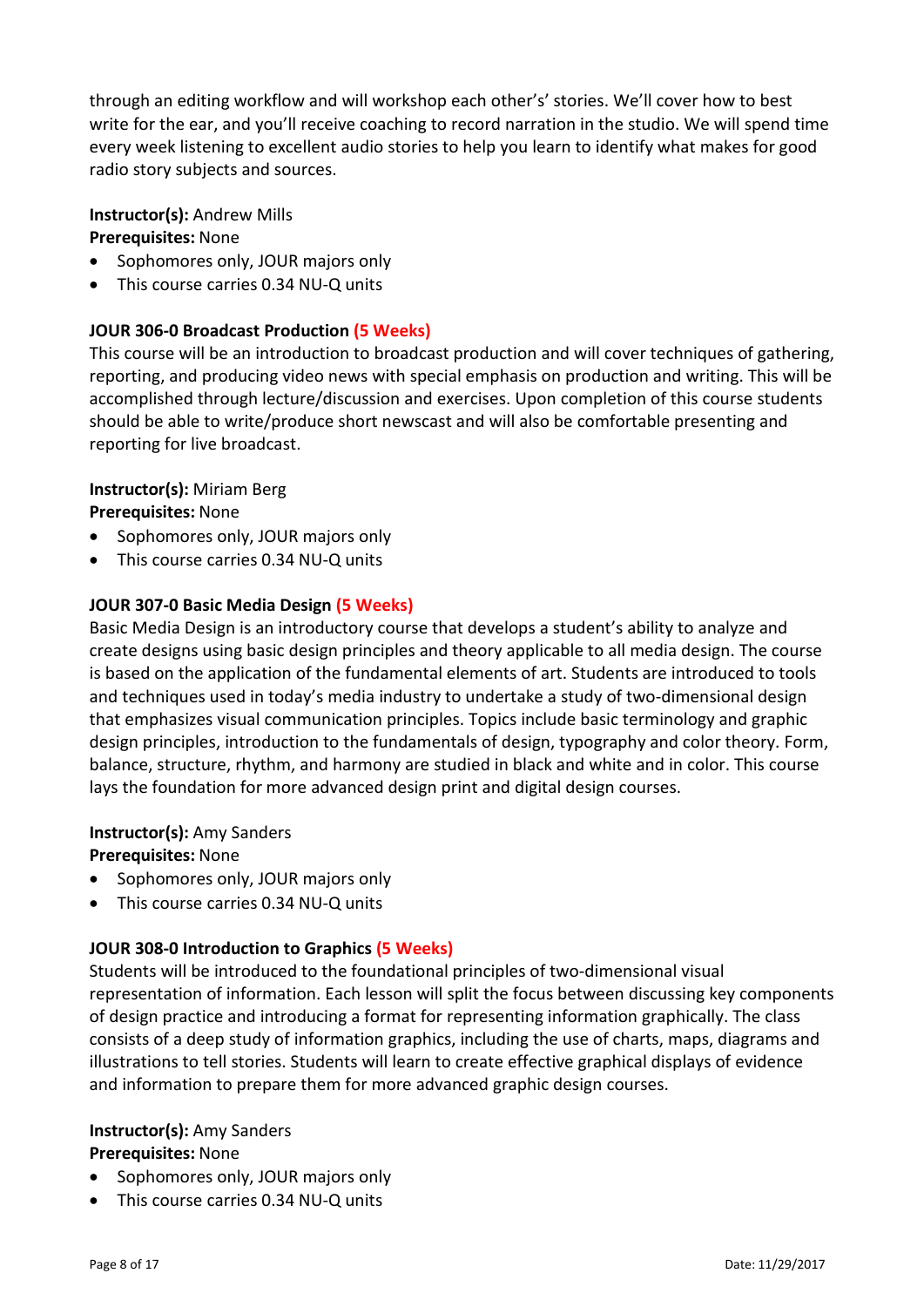## **JOUR 309-0 Sports Copy Editing (5 Weeks)**

Sports copy editing teaches students to hone their writing and editing skills by introducing basic copy-editing skills that can be used in both print and digital environments. In addition to perfecting basic grammar, spelling and punctuation skills, students will be introduced to the specific challenges presented by sports copy. Emphasis will be placed on working with jargon, raw data and statistics, which frequently appear in sports journalism and sports marketing copy. Students will also learn to edit and proof-read visual elements, including graphs, charts, tables and other data visualizations that are likely to appear in sports media.

#### **Instructor(s):** Amy Sanders **Prerequisites:** None

- Sophomores only, JOUR majors only
- This course carries 0.34 NU-Q units

## **JOUR 321-0 Storytelling: Magazine and Feature Writing (5 Weeks)**

Magazine and Feature Writing students will be introduced to the editorial flank of the magazine world (online and print), a huge and storied part of not just journalism but the sphere of public debate, controversy, and exchange of ideas. Students will learn to write and edit various "kinds" of magazine stories. Though they originated in print magazines (and still do so in a surprisingly robust way), these archetypical stories have survived the transition to online publications to an important extent. (We will discuss the differences between online stories and print.) This is a writing-emphasized, editing-dependent and reporting-based class. You will learn important skills and will be shown an expansive venue for your story ideas, storytelling abilities and, of course, your unique writing style and voice. By this point in the journalism program, students are expected to have advanced writing skills so that we may focus more on the various structures and approaches to magazine writing. Students are expected to develop their story ideas (in close consultation with your instructor and classmates) and find sources required to produce interesting and well-told stories. Also, you will produce your own multi-media accompaniments to your stories. As such, you will be introduced to open-source offerings that permit students to design creative art concepts intended to accompany their written pieces. An example is the work done by Medill's Knight lab. It is said that writers are born, not made. This is true, but only in the sense that writers, like the rest of humanity, experience birth. In this class, you will write and find your storytelling voice.

## **Instructor(s):** Abraham Abusharif

**Prerequisites:** JOUR 301-0 with a C or better

• Juniors and above JOUR majors only; for students going on residency.

## **JOUR 342-0 Advanced Online Storytelling (5 Weeks)**

Advanced Online Storytelling is a 5-week course that prepares journalism students for their residencies by simulating a newsroom environment. It is an intensive exploration of advanced multimedia reporting, which gives students in their junior year the chance to apply all of their multimedia reporting skills to one single class project.

## **Instructor(s):** Christina Paschyn

**Prerequisites:** None

• Juniors and above JOUR majors only; for students going on residency.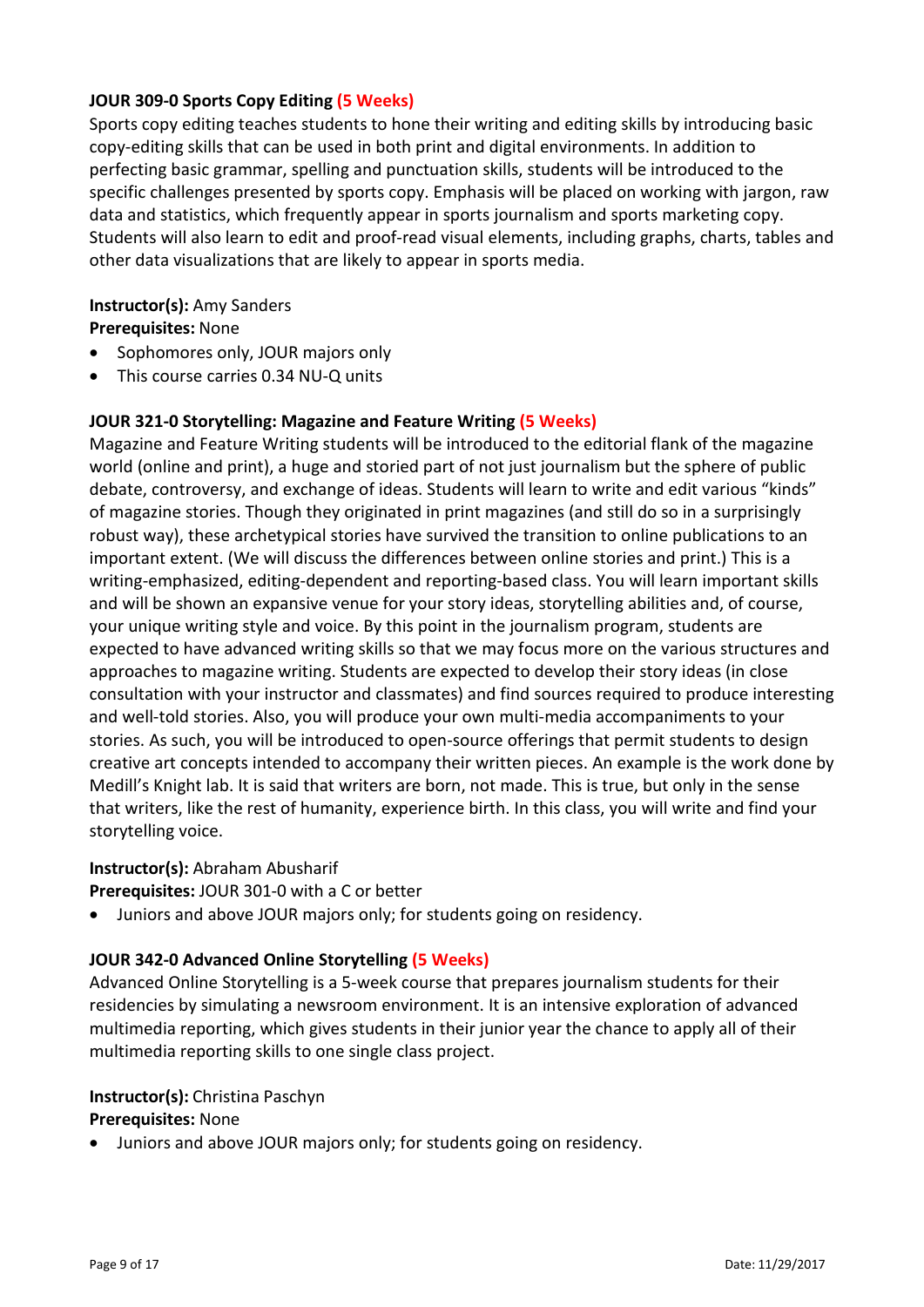## **JOUR 345-0 Journalism Residency: News Magazine and Feature Writing Residency**

Journalism Residency in Newspaper/Online (2 units). Hones reporting and news writing skills through practical assignments, including multimedia opportunities whenever possible, under deadline pressure and close editorial supervision.

#### **Instructor(s):** Mary Dedinsky

**Prerequisites:** Must enroll and obtain a C or better in JOUR 342-0 and JOUR 321-0.

• Juniors and above JOUR majors only

#### **JOUR 355-0 Journalism Residency: Magazine Writing Residency**

Journalism Residency in Magazine (2 units). Exploration of aspects of magazine writing and reporting. Practical assignments, including print and web content whenever possible, in a magazine office with deadline pressure and close professional supervision.

#### **Instructor(s):** Mary Dedinsky

**Prerequisites:** Must enroll and obtain a C or better in JOUR 342-0 and JOUR 321-0.

• Juniors and above JOUR majors only

#### **JOUR 365-0 Journalism Residency: Broadcast Reporting**

Journalism Residency in Broadcast (2 units). Gathering television news in the field; writing scripts, readers, voiceovers, packages and on-camera news for reporters and anchors. Practical assignments in a broadcast newsroom under close professional supervision.

#### **Instructor(s):** Mary Dedinsky

**Prerequisites:** Must enroll and obtain a C or better in JOUR 342-0 and JOUR 321-0.

• Juniors and above JOUR majors only

#### **JOUR 390-0/MIT 398-0 Special Topics: Media and Religion**

Many of the most significant public discourses and media narratives produced today are those that concern religion. Matters of faith and its practices, contestations, pamphleteering, violence, social backlashes, and fictive storylines are all fodder for media content and for provoking crucial global conversations. In this class, students will be introduced to the surprisingly close relationships between the mighty forces of media and religion in what is arguably a "secular" age. We will take a close look at the evolution of religious content in popular media (including entertainment, journalism, and religious broadcasting) and examine how this all relates to what is loosely called "globalization." We will also consider methods to produce case studies of major media stories that started as or evolved into religion-based narratives, mainly Islam, such as ISIS's use of digital media; reactions and counter-reactions to the Charlie Hedbo shootings; Western discourses appropriating religion for political advantage; and appraisals of media handling of such flashpoints as the Chapel Hill murders, South Carolina church shootings, post-elections intimidations, and more. This will be an interactive class with much discussion and analysis.

## **Instructor(s):** Abraham Abusharif **Prerequisites:** None

- Sophomores and above
- Open for cross-registration
- Satisfies Media and Politics Minor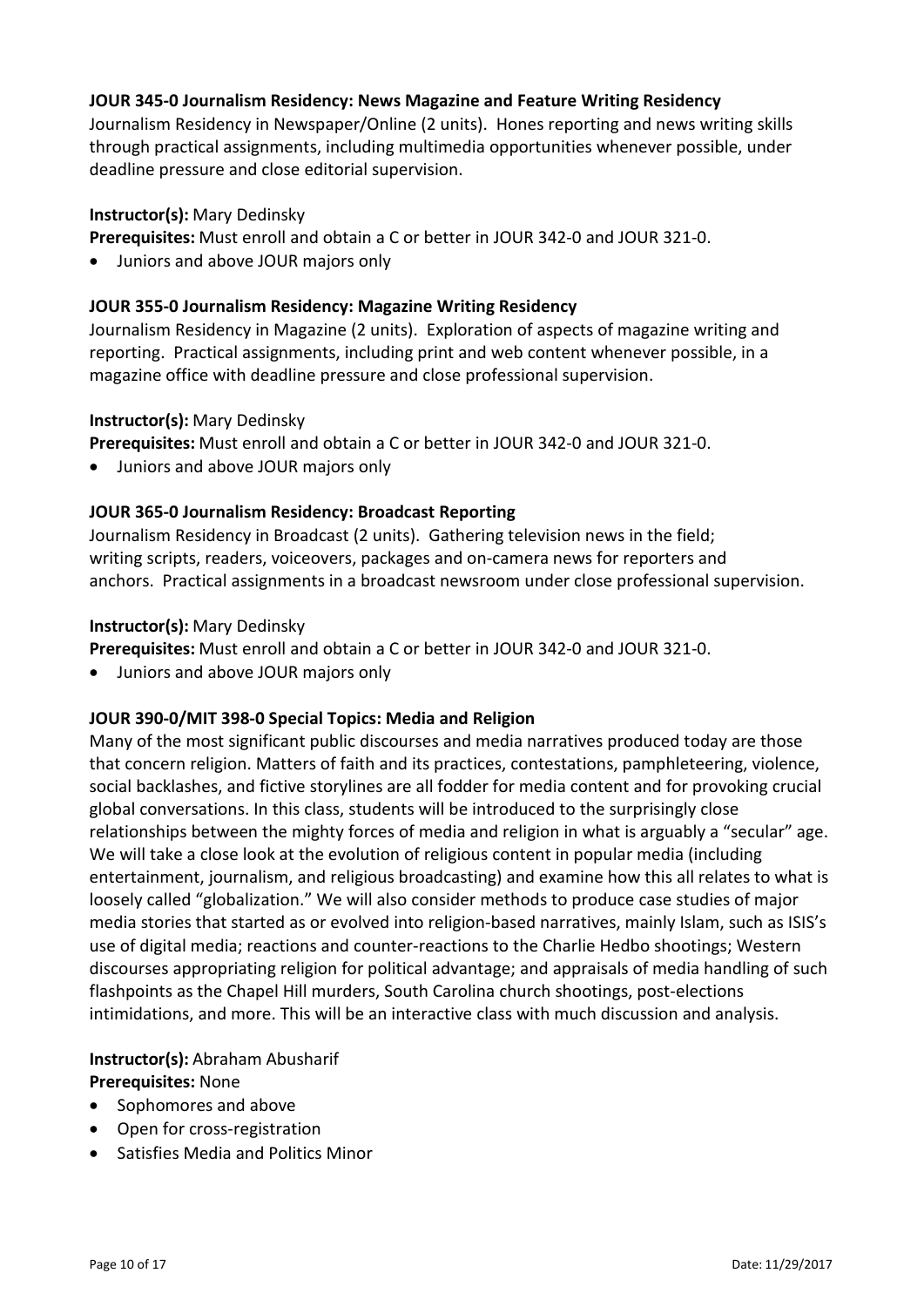## **JOUR 390-0/MIT 398-0 Special Topics: Sports, Media & Society**

This is a survey course dedicated to the simple proposition that sport is a social institution no less than education, religion, family, or the military, and no less important: It makes identities of all kinds, from the national to the deeply personal. Modern sports were born in the early 19th century, at the same time and for the same reasons as modern mass media; the two have ever since been joined at the hip, such that scholars often refer to them as one institution: "mediasport." Today sport is the most valuable, highest-earning media product in the global entertainment industry—indeed for many of us, sport is something we consume, not something we do. And yet the "right to play" is—according to the United Nations, the International Olympic Committee, and the European Union—a fundamental human right. So it's big stuff—less than war, but more than a game. In this course, sport is considered from various contexts. We do it through weekly monitoring of sports media, documentary films, student research and writing assignments, and class discussion. Our contexts include commerce and industry, domestic and international politics (including war) gender and sex identities, racial and ethnic relations, religion and spirituality, and popular culture from fashion to video games. How sport became a training ground for "life" is uniquely an American story, with analogs in many other places, from China to Canada, from Qatar to Egypt, Brazil to Britain, Kenya to Pakistan.

## **Instructor(s):** Craig Llewellyn LaMay **Prerequisites:** None

- Sophomore and above
- Open for cross-registration
- Satisfies Media and Politics Minor

#### **JOUR 395-0 Special Topics: Strategic Communication Residency**

Practical work under professional supervision in a public relations agency or in a division of a corporate or not-for-profit entity.

#### **Instructor(s):** Mary Dedinsky & Ilhem Allagui

**Prerequisites:** Must enroll and obtain a C or better in JOUR 342-0 and JOUR 321-0.

• JOUR majors only

#### **STRATCOM 303-0 Introduction to Strategic Communication**

Introductory course in which students learn about the fundamentals of strategic communication; become familiar with strategic communication practices such as advertising, public relations, branding, corporate communication, promotions, social media marketing, and mobile marketing; understand the integrated approach to IMC (Integrated Marketing Communications); explore issues shaping the practice of strategic communication such as ethics and industry regulations; discover career opportunities and types of jobs in strategic marketing communications in the nonprofit sector, the private sector, or the government.

## **Instructor(s):** Ilhem Allagui

**Prerequisites:** None

- Sophomores and above
- Open for cross-registration
- Students who have earned credit for IMC 330-0 or IMC 303 may not earn credit for STRATCOM 303-0
- Satisfies Strategic Communication Certificate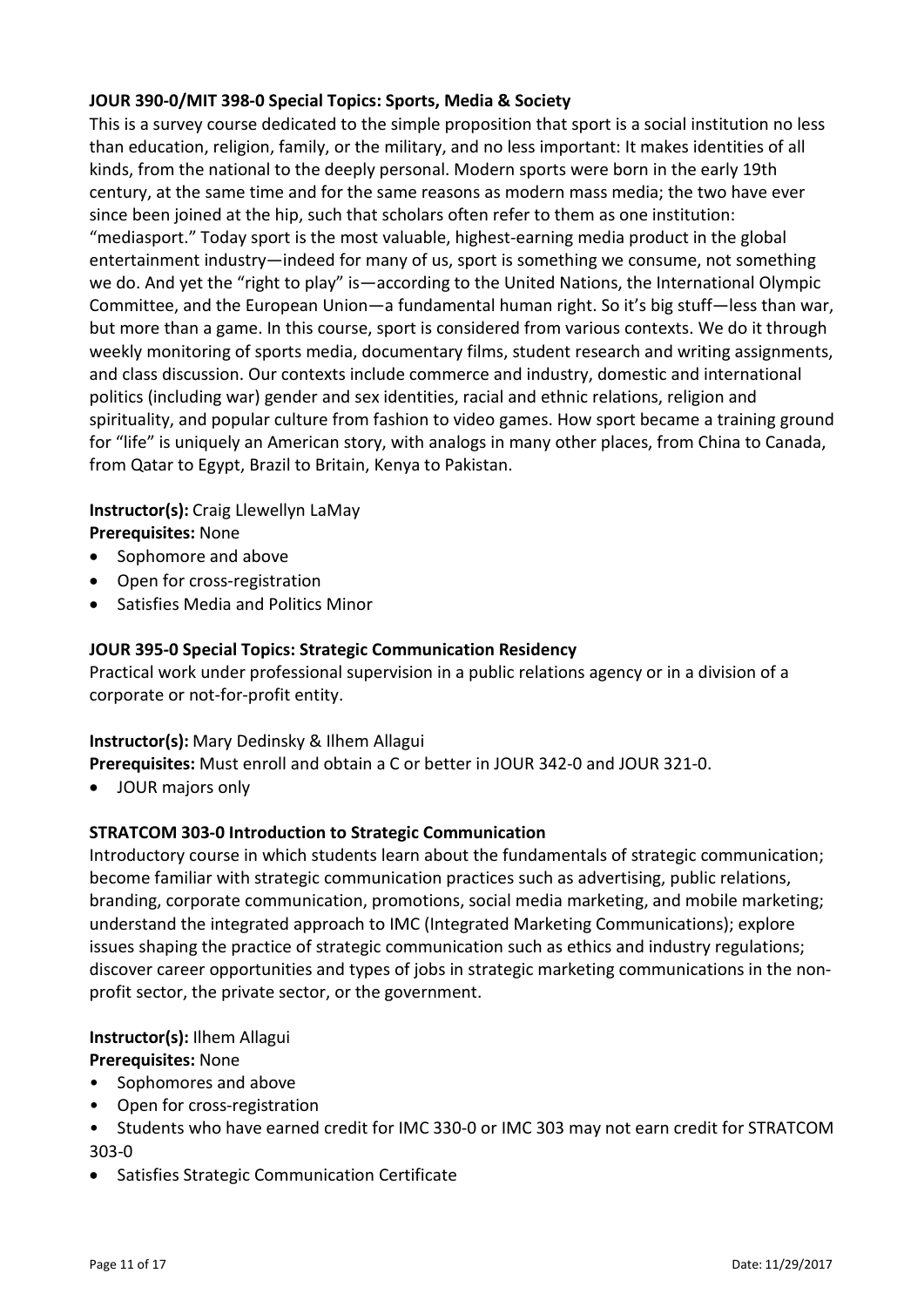## **STRATCOM 305-0 Corporate Storytelling**

Development of messages and message strategy for communicating with consumers and other audiences. Emphasis on understanding message structure, how persuasion works and how strategic communication appeals are developed and executed on a variety of media. Hands-on exercises in writing and creating messages for effective brand, non-profit and corporate communications.

## **Instructor(s):** George Anghelcev

**Prerequisites:** IMC 330-0 or STRATCOM 303-0

- Sophomores and above
- Open for cross-registration
- Students who have earned credit for IMC 331-0 may not earn credit for STRATCOM 305-0
- Satisfies Strategic Communication Certificate

## **STRATCOM 320-0 Strategic Communication Campaigns**

Strategic Communication Campaigns Students develop a comprehensive integrated strategic communication program in a real-world setting. Final product consists of a report that outlines the learning and insights that led to the strategic, creative, interactive and digital recommendations; a client presentation; and a project book detailing the research, analysis, strategy, creative and content execution, media use and other integrated communication activities.

#### **Instructor(s):** Ilhem Allagui

**Prerequisites:** STRATCOM 305-0 **OR** IMC 331-0

- Juniors and above
- Open for cross-registration
- Satisfies Strategic Communication Certificate

## **Liberal Arts Courses**

#### **Anthro 379-0: Advanced Topics: Anthropology of Palestine**

This course will explore Palestinian culture, society, economy, and politics through literature, ethnography, and film. We will investigate different aspects of the everyday lives of Palestinians and learn about their national struggle. Topics to be covered will include human rights, constructions of gender, political economy, and social movements to name a few.

## **Instructor(s):** Sami Hermez

**Prerequisites:** None

- Juniors and above
- Open for cross-registration
- Satisfies Middle Eastern Studies Certificate & Middle Eastern Studies Minor

#### **Arabic 142-0 Arabic for Media**

This course offers students an opportunity to develop an understanding of some of the main language properties of popular media productions in Arabic.

Participants will focus on the linguistic properties of religious television programming. Religious discourse plays a significant role the in the lives of large segments of our society. It constitutes a vehicle for moral values and articulates a view of the world and a purpose for life.

The course addresses the discourse of religious television programming from two angles: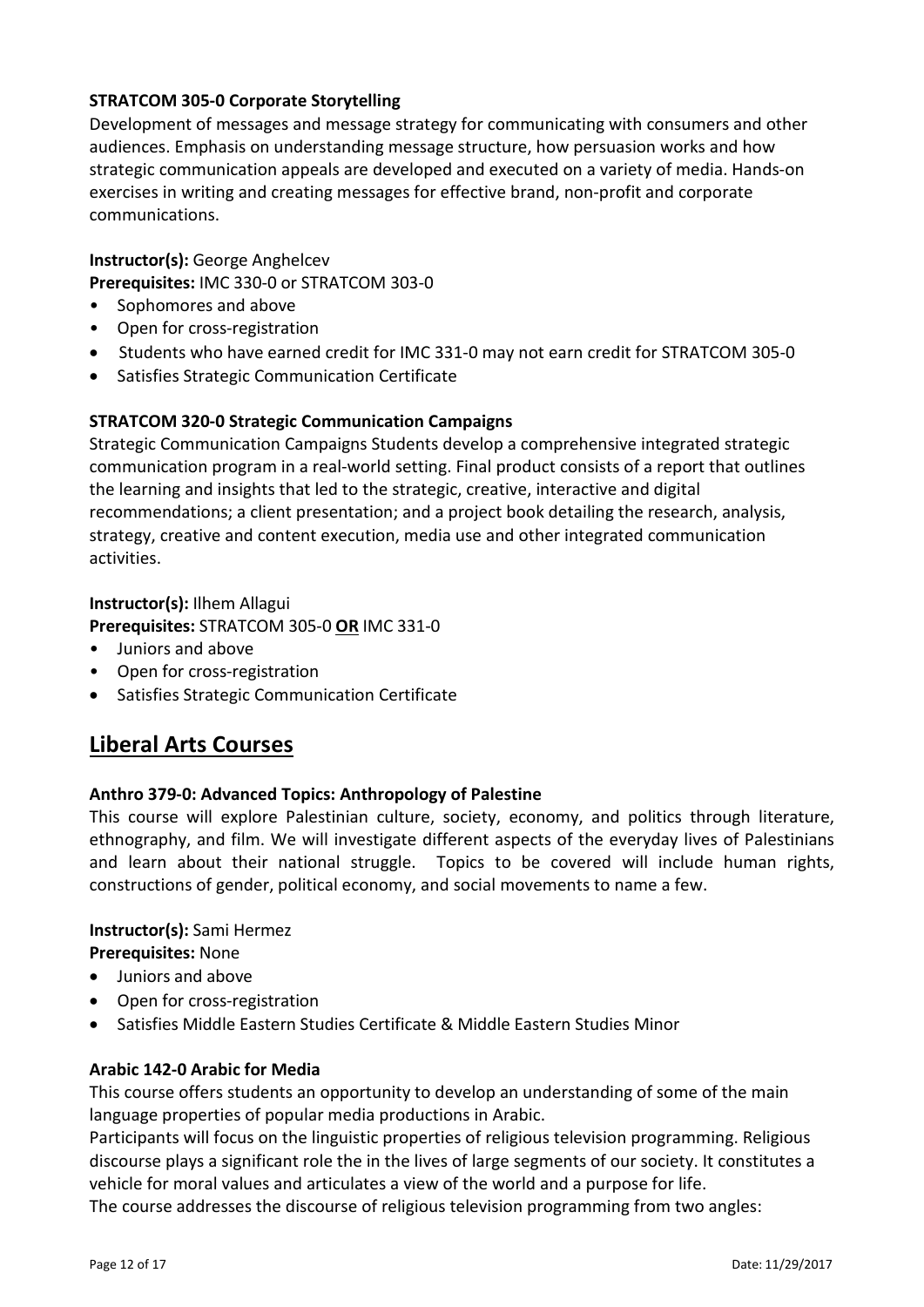1-From a Critical Discourse Analysis angle, students will analyze discourse elements that promote ideological control, acquisition of power, and subjugation of the other. It will highlight how these elements can be fundamentally opposed to the religious intent the programming claims to articulate.

2-From a Pragmatics standpoint, students will explore matters of context and the creation of meaning in religious programming. It will also examine the role and participation of media professionals in mediated religious content.

Students will view and discuss authentic materials and analyze religious television shows from different parts of the Arab world. They will also produce papers based on data they derive from television programs.

Enrolled students are expected to have a high proficiency level in Arabic. Students can take this course with the permission of the instructor.

## **Instructor(s):** Mounir Ouanaimi

**Prerequisites:** None

- Freshmen and above; instructor permission only: students should email the instructor for permission to register at: [mounir-ouanaimi@northwestern.edu](mailto:mounir-ouanaimi@northwestern.edu)
- Open for cross-registration
- This course carries 0.5 NU-Q units
- Satisfies Middle East Studies certificate

#### **ECON 295-0 Topics in Economics: Global Brand Management: Business Cases**

This course will introduce students to the basic concepts of brand management and the various components that create the value of an international brand. The selection of business cases will focus on global brands and luxury goods so to enhance engagement of faculty with students. The cases selection will cover the key concepts fundamental to brand development such as cultural foundations of brands, the dream factor, marketing strategies, and patterns and motivations of consumption of specific products. The focus will be on analysis of the cultural dimensions of existing powerful brands that students can easily recognize such as YSL, Chanel, Toyota Lexus, Starbucks, Apple and Tesla.

**Instructor(s):** Giovanni Bandi & Maryam Mohammed **Prerequisites:** None

- Freshmen and above
- Open for cross-registration

#### **ENGL 103-2 First-Year Writing**

In this course students will explore issues in writing for research. They will formulate research questions, identify research methods, select sources, understand research contexts, and assess audience expectations.

**Instructor(s):** Maria Lombard / Bronwyn Jean Bethel / Sam Meekings / Andres Amerikaner **Prerequisites:** ENGL 103-1

• Freshmen only

#### **ENGL 242-0 Topics in Literature: Literature and Place**

This course will examine literary works through their specific settings. In the introductory text of the course, Tim Cresswell writes that "place is not just a thing in the world but a way of understanding the world." Focusing on place in literary texts provides a critical lens that unlocks a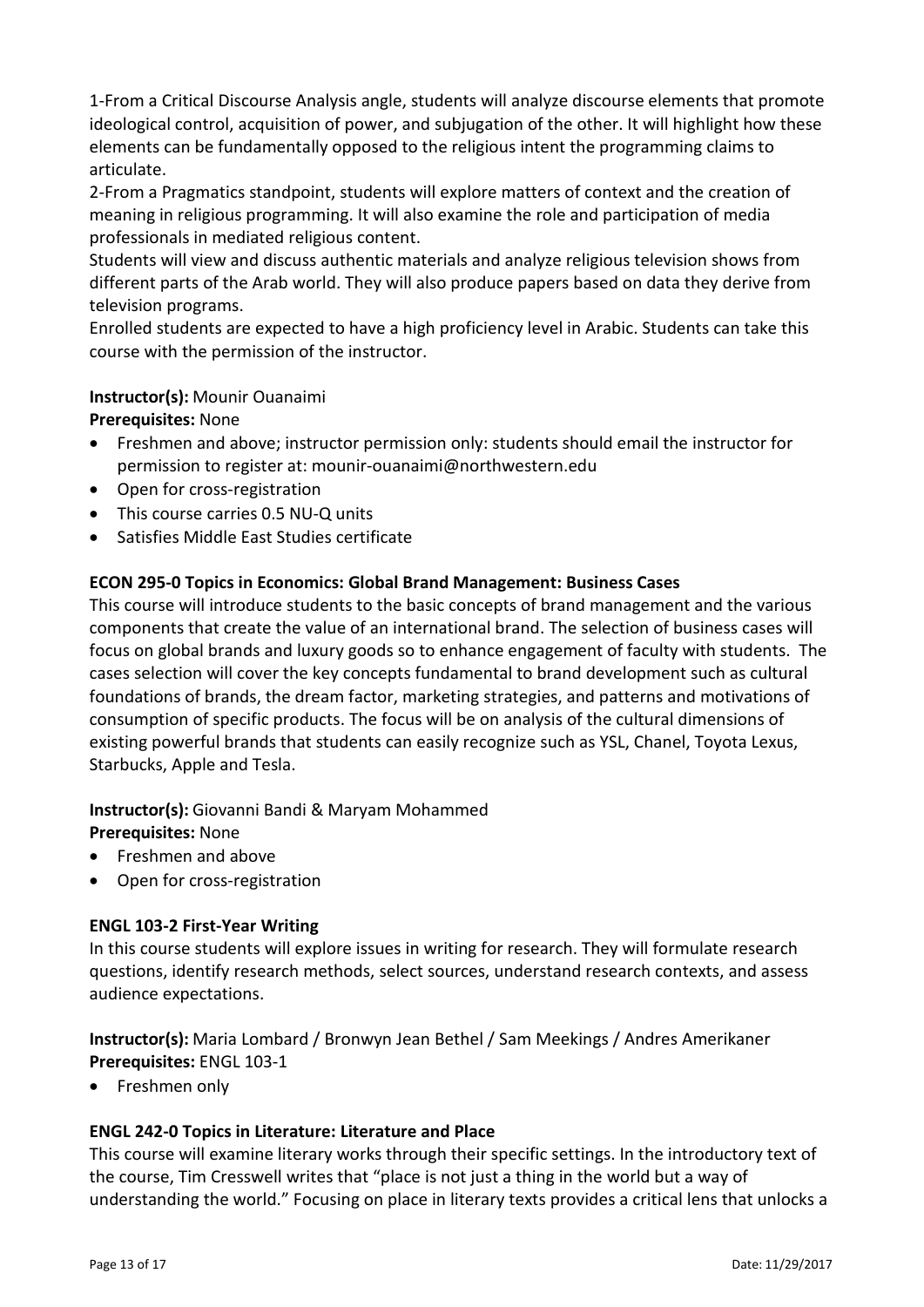rich variety of subjects: themes of identity, belonging, and displacement, as well as the gamut of social and political issues. This kind of place based analysis gives rise to a number of important questions as well: How can setting act as character? How does location become place? And, how fully can works of literature create place in the minds of readers? As the class encounters works from the Middle East, Africa, India, the Caribbean, and the U.S., the common goal will be to utilize place as a method of inquiry to more deeply examine and comprehend the world.

#### **Instructor(s):** Aaron Laduke **Prerequisites:** None

- Freshmen and Sophomore
- Open for cross-registration

## **ENGL 379-0 Special Topics: Multiethnic American Literature**

This course introduces students to several major writers, issues and forms of American literature with particular attention to literary contributions from ethnic groups such as Native American, African American, Latino/a American, Arab American and Asian American. The course will explore the ways in which these writers and texts contest dominant narratives of America. Special attention will be given to the ways in which race, class, gender, and ethnicity shape personal, cultural, and social realities.

#### **Instructor(s):** Hariclea Zengos **Prerequisites:** None

- Juniors and above
- Open for cross-registration

#### **History 242-0 Topics in History: 20th Century U.S. History**

This course explores the major themes of the history of the United States in the 20th Century. It is designed to be an analysis of the forces that shaped and reshaped American society from 1900 to the present day. In what has become known as America's Century, the United States rose to superpower status abroad and at home began reexamining what it meant to be American. We will focus on how generations of ordinary Americans experienced and responded to this fast paced century. Topics covered in the course include American imperialism, Progressivism, World War I, the Roaring Twenties, the Great Depression, World War II, the Postwar Boom, the Cold War, the Civil Rights Movements, Vietnam War, New Conservatism and Globalism. Special attention will be given to the different ways popular forms of media responded to and, in turn, influenced the major themes of the day.

# **Instructor(s):** Christopher Sparshott

**Prerequisites:** None

- Freshmen and sophomores
- Open for cross-registration

#### **History 242-0 Topics in History: History of the Modern Middle East**

This course familiarizes students with key historical developments in the Middle East from the early eighteenth century to the present. Currents of political change affecting the Middle East are contextualized in broader global power struggles, secular and Islamic intellectual influences, social forces, and economic history. Course material covers the heartlands of the Middle East, with particular reference to Turkey, Iran, Egypt, North Africa, and Israel/Palestine.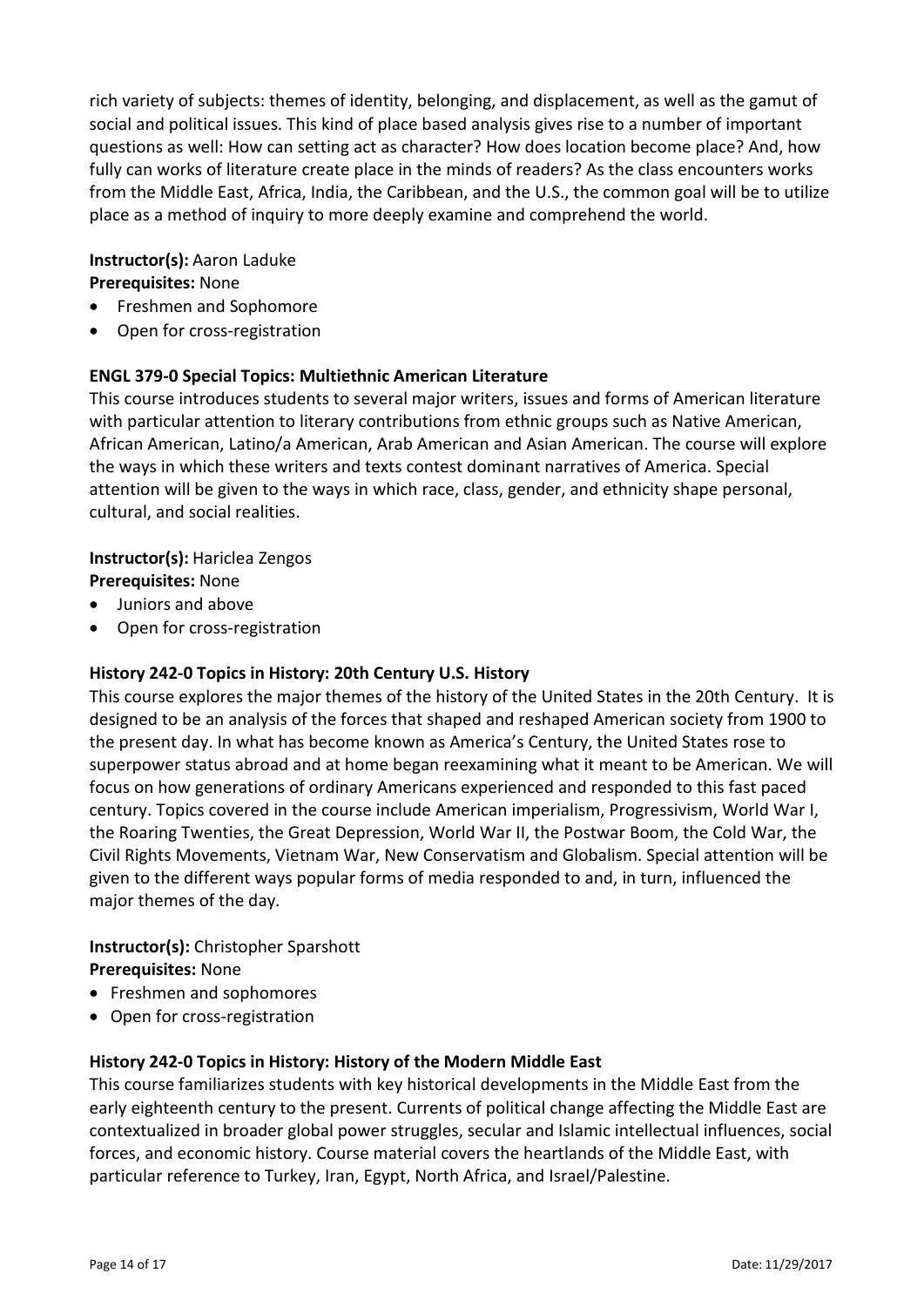## **Instructor(s):** Zachary Wright **Prerequisites:** None

- Freshmen and sophomores
- Open for cross-registration
- Satisfies Middle Eastern Studies Certificate & Middle Eastern Studies Minor

#### **History 387-0 History Adv Special Topics: British India**

The history of modern India cannot be explained without understanding the impact of the British Empire. For 350 years Britain and India shared a common history that has a lasting legacy today. This course explores the major themes of the British Empire in India from the formation of the East India Company in 1600 to Indian Independence and Partition in 1947. Empires are shaped by the encounters between agents of imperial power and indigenous peoples. These encounters change both groups creating a hybrid society with long term consequences. We will explore the different types of imperial encounters that took place between Britons and Indians from conquest and subjugation, to negotiation and collaboration, and finally struggle and resistance. By focusing on these experiences are goal is to avoid the traditional imperial narrative of superior Britons and inferior Indians and instead understand British India as a place of encounters and experiences.

## **Instructor(s):** Christopher Sparshott

## **Prerequisites:** None

- Juniors and above
- Open for cross-registration

## **INTERDIS 242-0 Topics in Science and Technology Studies: Our Electrified World**

Electricity dominates our lives. But our electrified world presents opportunities as well as challenges. Electric-powered technologies help complete many of our tasks and many people claim that electricity to be the underlying energy of our civilization. At the same time, electricity exposes inequalities in the world (not all societies have access to it) and serious environmental implications. Drawing from a variety of sources and disciplines, this course examines the nuts and bolts of electricity, history of electricity and electrification, and the consequences (good and bad) of our electrified world.

**Instructor(s):** Anto Mohsin **Prerequisites:** None

- Sophomores and above
- Open for cross-registration

#### **INTERDIS 242-0 Topics in Science and Technology Studies: Science, Technology & Society**

The course introduces you the role of science and technology in different societies around world from different time periods. Exploring science and technology in world history, we will examine several case studies that raise important questions related to the relationship between science and technology and between technoscience and society. We will explore how both local and global human endeavors influenced the development of science and technology and how societies were in turn shaped by these technoscientific developments. Along the way, important concepts and key terms in science and technology studies (STS) will be introduced as way to discuss the intertwining connection among science, technology, and society.

**Instructor(s):** Anto Mohsin **Prerequisites:** None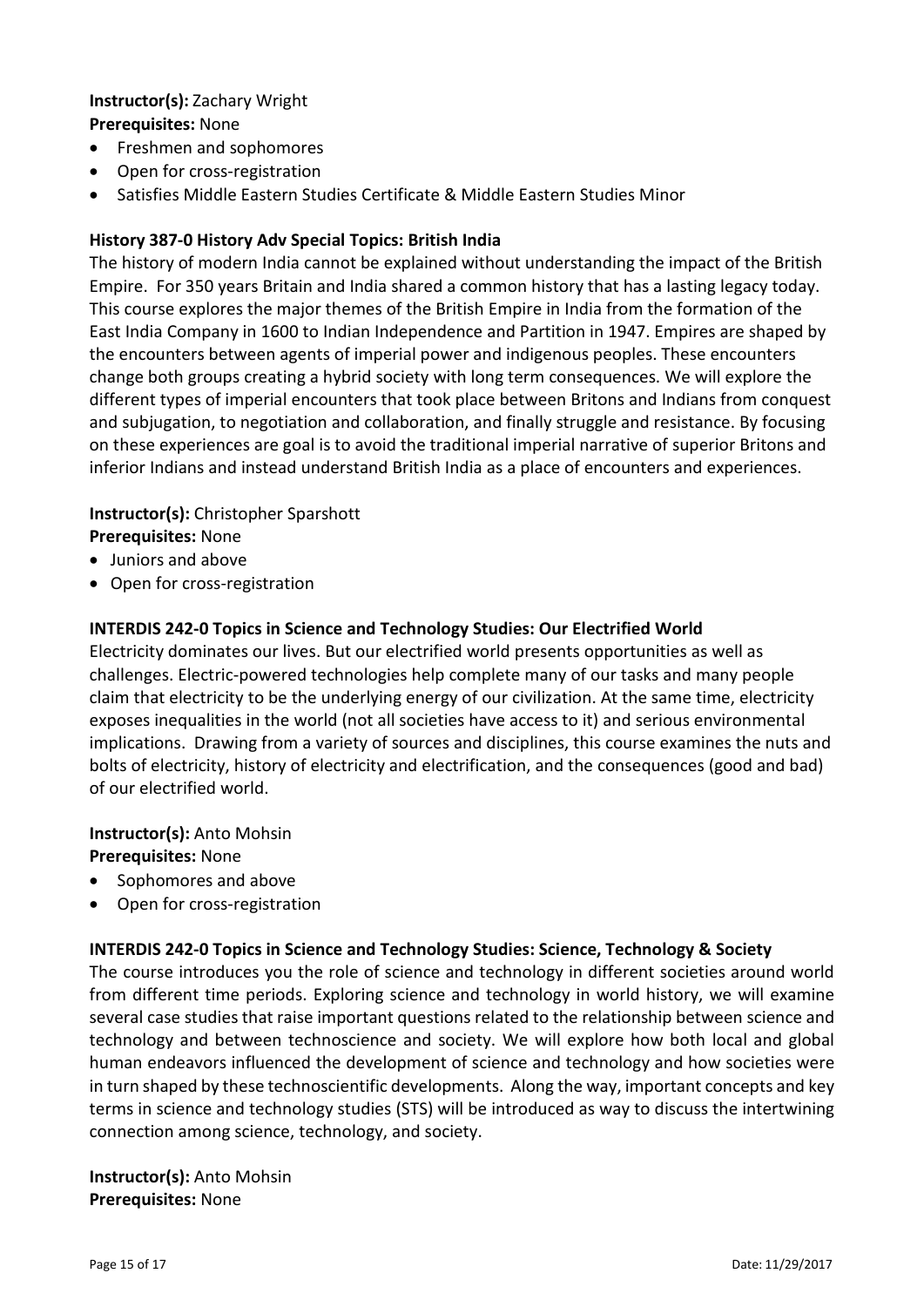- Freshmen and sophomores
- Open for cross-registration

## **PHIL 387-0 Advanced Topics in Philosophy: Social Construction**

The idea that aspects of our world are socially constructed has become prominent both in public discourse and in a number of academic disciplines, including sociology, anthropology, gender studies, disability studies, critical race theory, and literary theory. The goal of this class is to better understand claims about social construction. How is social construction supposed to work? Does it work the same way in all cases? How can our thinking about something affect the nature of the things we think about? What are the historical developments and social forces at work? Does the claim that something is socially constructed mean that it is not real? We are also going to think about the political and ethical implications of the idea: Does the claim that something is socially constructed undermine its authority? What is the problem with essentialist claims about race, gender, social institutions, etc.? Does social construction mean that "anything goes"? What should do with the things that turn out to be socially constructed - keep, reform, or abolish them? We are going to explore these issues by looking at a number of concrete topics, including race, gender, disability, money, and power. In addition to systematic philosophical texts, we are going to read texts that situate these phenomena in concrete social and historical contexts. The class will have an interactive, discussion-based format.

## **Instructor(s):** Torsten Menge **Prerequisites:** None

- Sophomores and above
- Open for cross-registration

#### **Poli\_Sci 242-0 Topics in Political Science: Gulf Society and Politics**

This class investigates important themes of contemporary Gulf society and politics: the impact of oil wealth on social and political development, contested notions of citizenship in the Gulf, and changing gender roles in the Gulf. Political readings are combined with literature from the Gulf region. Students should end the class with a better understanding of the rapid development and transformation of Gulf society and politics, and the challenges still facing the region.

#### **Instructor(s):** Jocelyn Mitchell **Prerequisites:** None

- Freshmen and sophomores
- Open for cross-registration
- Satisfies Middle Eastern Studies Certificate & Middle Eastern Studies Minor

#### **Poli\_Sci 242-0 Topics in Political Science: Intro to International Relations**

This course serves as an introduction to theories and issues of international relations (IR). It provides the necessary analytical frameworks and conceptual knowledge that makes understanding world politics for students possible (and even enjoyable). The design and focus of the course give balance between theory and practice; involving students with issues and approaches of global significance such as the cold war, American hegemony, world security and terrorism. The first part of the course provides history and context to the study of IR. The second part examines the main theories and approaches of explaining and understanding IR. The third part engages with the processes, structures and institutions of international politics over the 20th and 21st centuries, such as war, international law and the UN. Finally, the course concludes with a fourth part that zooms into some of the major issues of current global politics such as weapons of